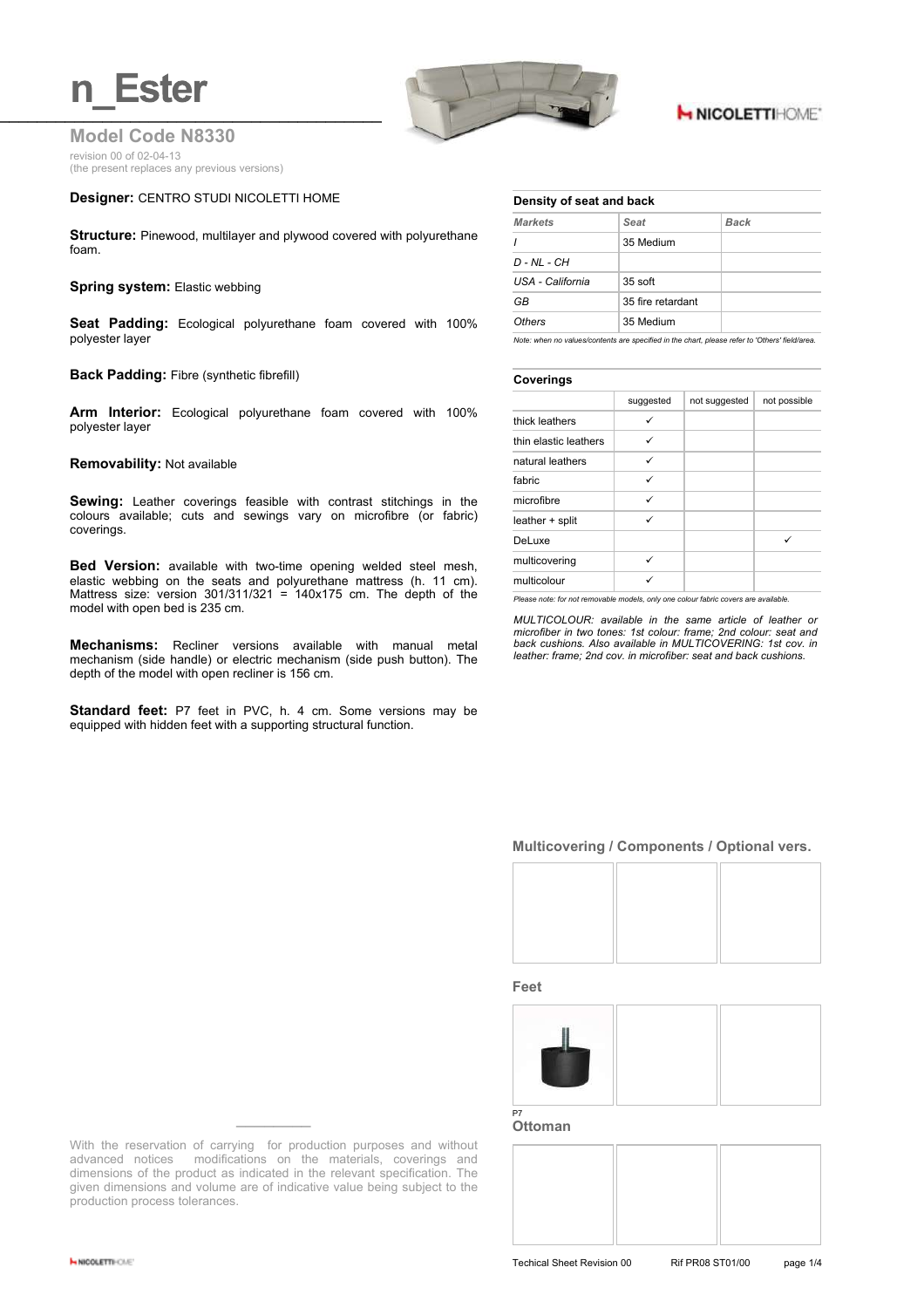### **fold following the dotted line 4**

# n Ester

**H NICOLETTIHOME\*** 

**L** *Length -* **H** *Height -* **D** *Depth -* **SH** *Seat Height -* **SD** *Seat Depth* Dimensions refer to maximum sizes.



 $\blacktriangleright$  fold following the dotted line  $\blacktriangleright$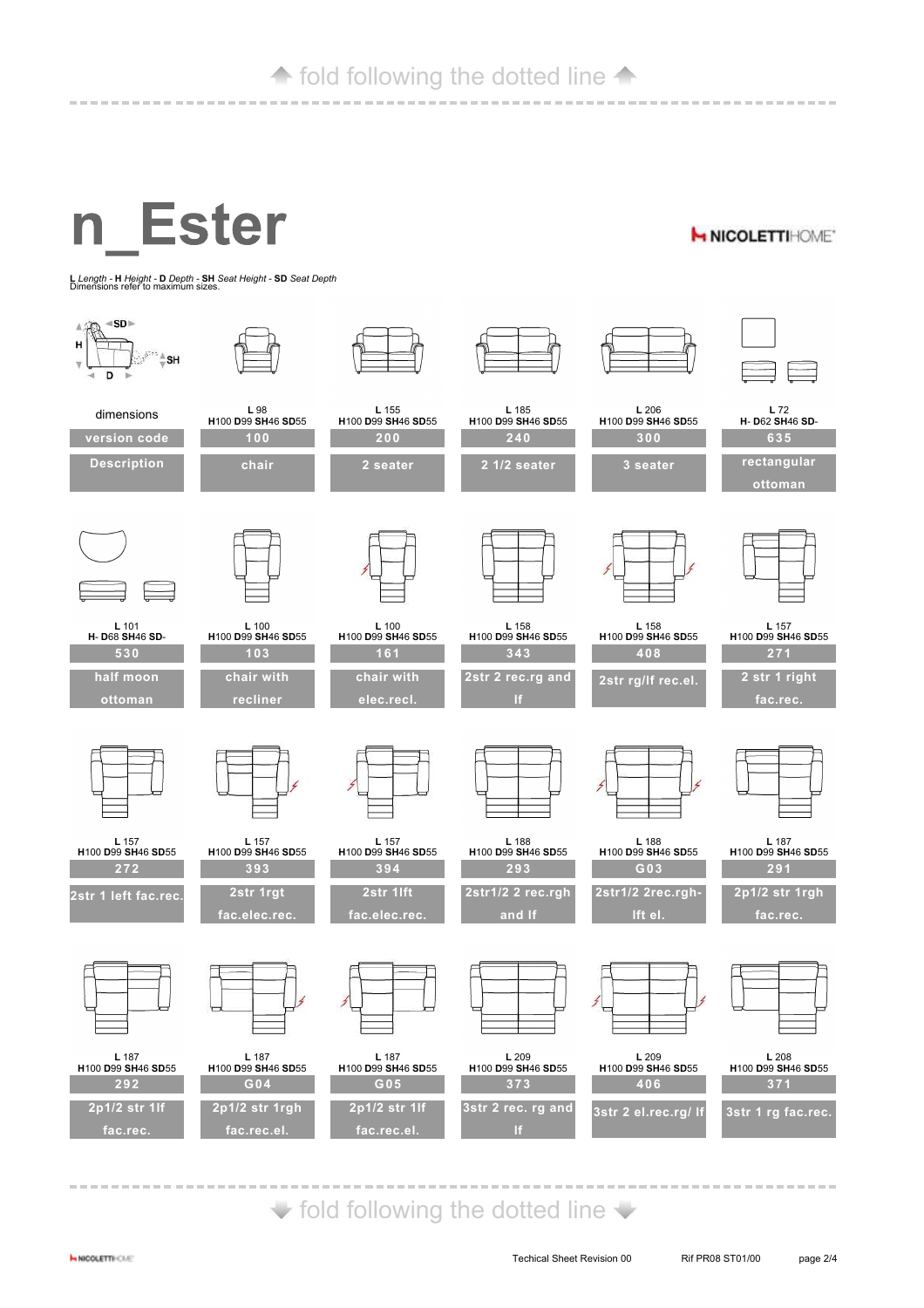**fold following the dotted line 4** 

# n Ester

**H NICOLETTIHOME\*** 

**L** *Length -* **H** *Height -* **D** *Depth -* **SH** *Seat Height -* **SD** *Seat Depth* Dimensions refer to maximum sizes.



 $\blacktriangleright$  fold following the dotted line  $\blacktriangleright$